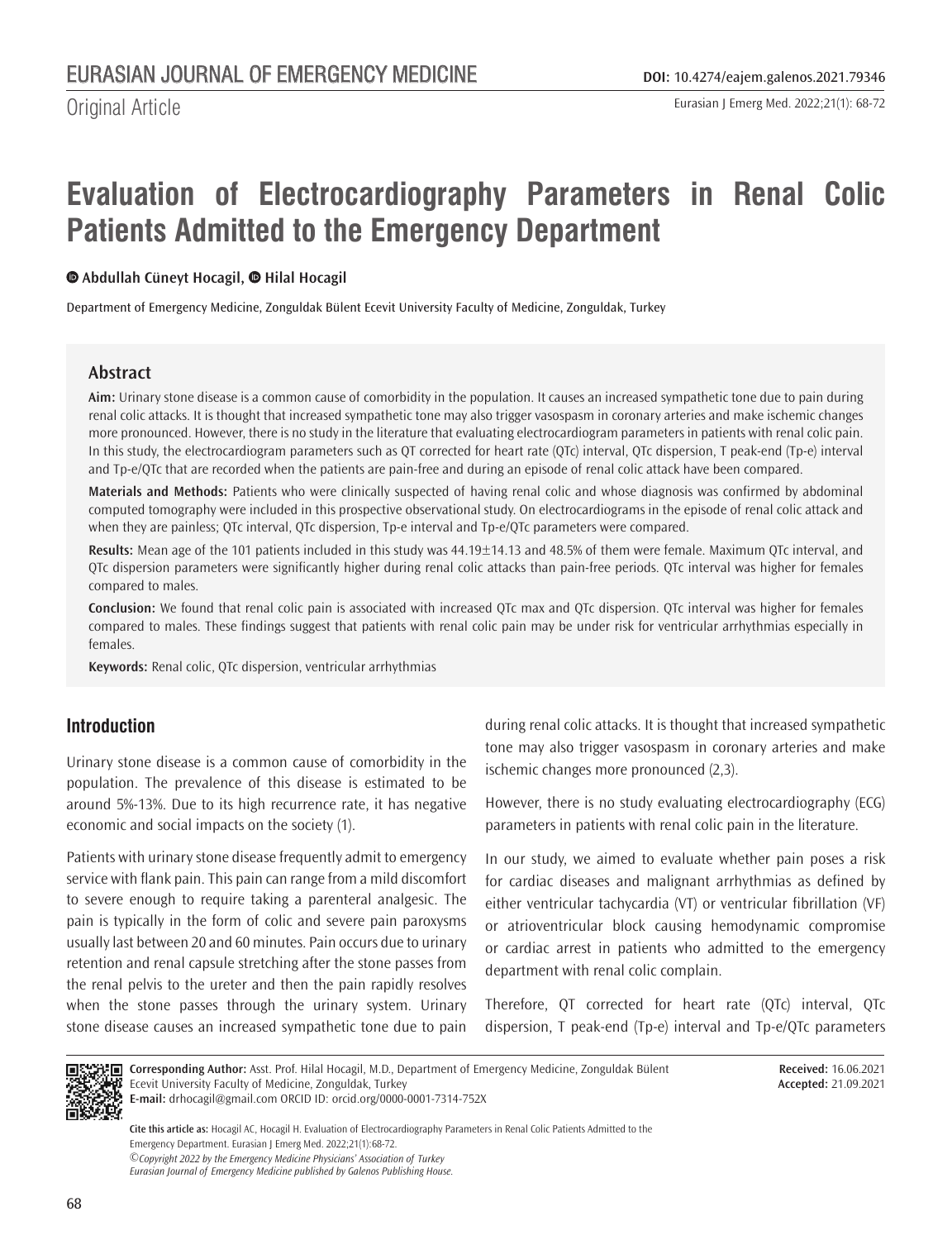of the patients measured both during their renal colic attack and their pain-free period were compared.

## **Materials and Methods**

This study is prospectively conducted in the Department of Emergency Medicine at the Zonguldak Bülent Ecevit University between 15.01.2016-15.07.2016.

Between the specified dates, patients who presented with clinical findings of renal colic and whose diagnosis was confirmed by abdominal computed tomography (CT) were included in this study.

Information on age, gender, height and weight of each patient were collected. Unenhanced abdominal CT was performed in patients with appropriate clinical diagnosis and then CTs were evaluated by a radiologist.

ECG of all patients were taken in the first fifteen minute of the admission. Drugs that did not make ECG changes or were the least risky were used during the treatment. A week after discharged patients are recovered, they come back and their ECGs were repeated. QTc interval, QTc dispersion, T peak ‐ end (Tp-e) interval, Tp-e/QTc values of ECGs in two periods were compared.

#### **Electrocardiographic Evaluation**

Standard ECGs were taken from all patients with a sweeping rate of 25 mm/sec and amplitude of 10 mm/mV, using a Nihon Kohden Cardiofax M ECG‐1350K, 12‐channel electrocardiograph unit (Nihon Kohden, Tokyo, Japan). All ECGs were evaluated by the same researcher who was blinded to the group assignation.

#### **QTc Interval and QTc Dispersiyon Measurement**

The QT interval was measured from the beginning of the QRS complex to the end of the T-wave at the level of the T-P isoelectric baseline. QT interval that is corrected for heart rate (QTc) was calculated using Bazett's formula;

$$
(QT Interval corrected Bazett = QTc = QT/\sqrt{RR})
$$
 (1)

QTc dispersions were determined by calculating the difference between maximum and minimum QTc intervals in different leads (4,5).

#### **Tp-e Measurement**

The Tp-e interval was measured from the peak to the end of the T wave in leads V2 and V5. The end of the T wave was defined as the point of intersection of the isoelectric line with the line passing through the T wave. Tp-e/QTc were calculated from these measurements.

#### **Exclusion Criteria**

Patients with hypertension, diabetes mellitus, coronary artery disease, heart failure, valvular disease, arrhythmia, malignancy, chronic renal failure, metabolic diseases, electrolyte disorders, urinary system infections were excluded from the study.

Patients with high blood pressure at the time of admission were also excluded from the study.

#### **Ethics**

The research was submitted to the Research Ethics Committee of the Zonguldak Bülent Ecevit University, and approved under certificate number 2015-135-16/12. In this study, all processes complied with guidelines of the Declaration of Helsinki. Informed consent was received from all patients in the study.

#### **Statistical Analysis**

All statistical analyses were performed using SPSS software version 20.0 (SPSS Inc., Chicago, IL). Continuous variables were expressed as a mean  $\pm$  standard deviation. Numbers and percentages were used for categorical variables. The categorical variables were compared using  $\chi^2$  test or Fisher's Exact test. For continuous variables the assumption of normality is checked using Shapiro-Wilk normality test. For continuous variables that are normally distributed, paired sample t-test and Student's t-test were used for comparisons as appropriate. A p value of <0.05 was considered as statistically significant.

## **Results**

One hundred and one patients were included in the study and 49 of them were female. Average age was 44.19±14.13. The average height of the patients was 166.07±18.1, their average weight was 76.65±14.06.

Among all, 3.0% of the patients were underweight [Body Mass Index (BMI) <18.5], 28.7% of them were in normal range (18.5- 24.9), 40.6% of them were overweight (25-29.9) and 27.7% of them were obese (BMI >30).

ECG parameters of renal colic patients during attack and painfree periods were compared.

Maximum QTc interval (427.81±34.02 ms vs. 419.26±33.27 ms, p=0.005), and QTc dispersion (38.01±23.50 ms vs. 31.29±26.09 ms, p=0.049) were significantly higher during renal colic attacks compared with pain-free periods. However, there was no significant difference between during attack and pain-free periods in terms of QTc interval (407.94±30.74 ms vs. 409.13±24.84 ms,  $p=0.621$ ), and minimum QTc interval  $(389.76 \pm 30.45$  ms vs. 388.47±28.48 ms, p=0.653) (Table 1).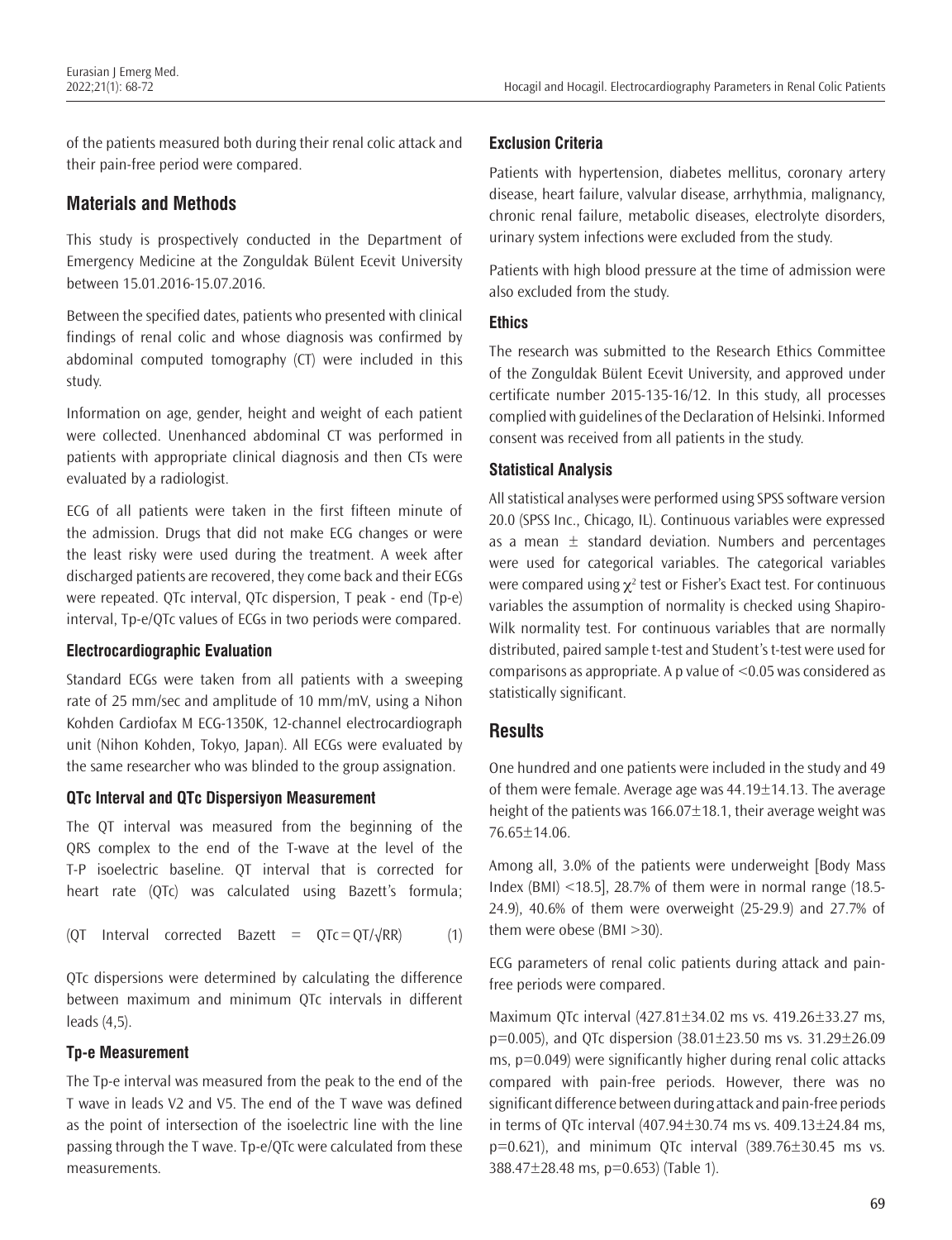| Table 1. ECG parameters of renal colic patients during attack and pain-free period |                                                                                                                               |        |           |          |  |
|------------------------------------------------------------------------------------|-------------------------------------------------------------------------------------------------------------------------------|--------|-----------|----------|--|
| <b>ECG</b> parameters                                                              | <b>Measurement time</b>                                                                                                       | Mean   | <b>SD</b> | p value* |  |
| QTc                                                                                | During the attack                                                                                                             | 407.94 | 30.74     | 0.621    |  |
|                                                                                    | Pain-free period                                                                                                              | 409.13 | 24.84     |          |  |
| OTc maximum                                                                        | During the attack                                                                                                             | 427.81 | 34.02     | 0.005    |  |
|                                                                                    | Pain-free period                                                                                                              | 419.26 | 33.27     |          |  |
| QTc minimum                                                                        | During the attack                                                                                                             | 389.76 | 30.45     | 0.653    |  |
|                                                                                    | Pain-free period                                                                                                              | 388.47 | 28.48     |          |  |
| OTc dispersion                                                                     | During the attack                                                                                                             | 38.01  | 23.50     | 0.049    |  |
|                                                                                    | Pain-free period                                                                                                              | 31.29  | 26.09     |          |  |
| $Tp-e$                                                                             | During the attack                                                                                                             | 77.90  | 14.32     | 0.291    |  |
|                                                                                    | Pain-free period                                                                                                              | 76.39  | 14.86     |          |  |
| Tp-e/OTc rate                                                                      | During the attack                                                                                                             | 0.19   | 0.04      | 0.190    |  |
|                                                                                    | Pain-free period                                                                                                              | 0.19   | 0.04      |          |  |
|                                                                                    | *Paired sample t-test, ECG: Electrocardiography, QTc: QT corrected for heart rate, Tp-e: T peak - end, SD: Standard deviation |        |           |          |  |

ECG parameters by gender during attack and pain-free period were compared using Student's t-test and given in Table 2 and Table 3 respectively. There was significant difference in QTc measurement during the attack by gender. QTc measurement during the attack for females was 416±35.1 while for males, it was  $401\pm24.4$ . Among the measurements taken during the painfree period, there was a significant difference in QTc interval by gender. The mean QTc interval for females was 417±24.9 while the mean QTc interval for females was 402±22.5.

## **Discussion**

In our study, the repolarization indicators on the ECG that can be used to determine the risk for cardiac diseases and malignant arrhythmias in both healthy people and those with structural heart disease were examined.

We evaluated QTc dispersion and T-peak interval in patients with renal colic. QTc dispersion can be used as a non-invasive marker of sudden cardiac death and ventricular arrhythmia.

**Table 2. Comparisons of ECG parameters measured during the attack by gender Female Male p value\* Mean (SD) Mean (SD)** QTc 416 (35.1) 401 (24.4) 0.015 Minimum QTc 396 (32.7) 385 (27.6) 0.070 Maximum QTc  $|432(35.3)$   $|424(32.7)$  0.236 QTc dispersion 36.3 (24.7) 39.6 (22.4) 0.482 Tp-e  $\big| 79.2 (13.7) \big| 76.8 (14.9) \big| 0.400$ Tp-e/QTc rate  $\begin{array}{|c|c|c|c|c|c|c|c|c|c|c|c|} \hline 0.19 & (0.04) \end{array}$  0.19 (0.04) 0.970 \*Paired sample t-test, ECG: Electrocardiography, QTc: QT corrected for heart rate, Tp-e: T peak ‐ end, SD: Standard deviation

T peak-end interval is considered as the ventricular repolarization distribution index and when it is prolonged, it can result in the development of ventricular arrhythmia.

Tp-e/QT, Tp-e/QTc ratios were calculated so that QTc dispersion and T-peak interval parameters were not affected by heart rate (4-9).

The values of QTc dispersion and QTc maximum in the renal colic patients during the renal colic attack and the pain-free periods were compared and statistically significant differences were found  $(p=0.049, p=0.005$  respectively). There was significant difference in QTc measurement during the attack and pain-free period by gender. QTc interval was higher for females compared to males. Changes in other ECG parameters observed were not statistically significant.

It is thought that renal colic pain may possibly cause cardiac effects through two mechanisms.

| Table 3. Comparisons of ECG parameters measured during<br>pain-free period by gender                                                    |                    |                  |          |  |  |
|-----------------------------------------------------------------------------------------------------------------------------------------|--------------------|------------------|----------|--|--|
|                                                                                                                                         | Female<br>$(n=48)$ | Male<br>$(n=53)$ | p value* |  |  |
|                                                                                                                                         | Mean (SD)          | Mean (SD)        |          |  |  |
| 0Tc                                                                                                                                     | 417 (24.9)         | 402 (22.5)       | 0.001    |  |  |
| Minimum OTc                                                                                                                             | 392 (29.6)         | 385 (27.3)       | 0.206    |  |  |
| Maximum OTc                                                                                                                             | 424 (33.2)         | 415(33.1)        | 0.192    |  |  |
| QTc dispersion                                                                                                                          | 32.8(27.4)         | 29.9(25.0)       | 0.573    |  |  |
| $Tp-e$                                                                                                                                  | 75.6 (14.3)        | 77.1(15.5)       | 0.604    |  |  |
| Tp-e/QTc rate                                                                                                                           | 0.18(0.036)        | 0.19(0.039)      | 0.299    |  |  |
| *Student's t-test, ECG: Electrocardiography, QTc: QT corrected for heart rate, Tp-e: T<br>peak - end, SD: Standard deviation, n: Number |                    |                  |          |  |  |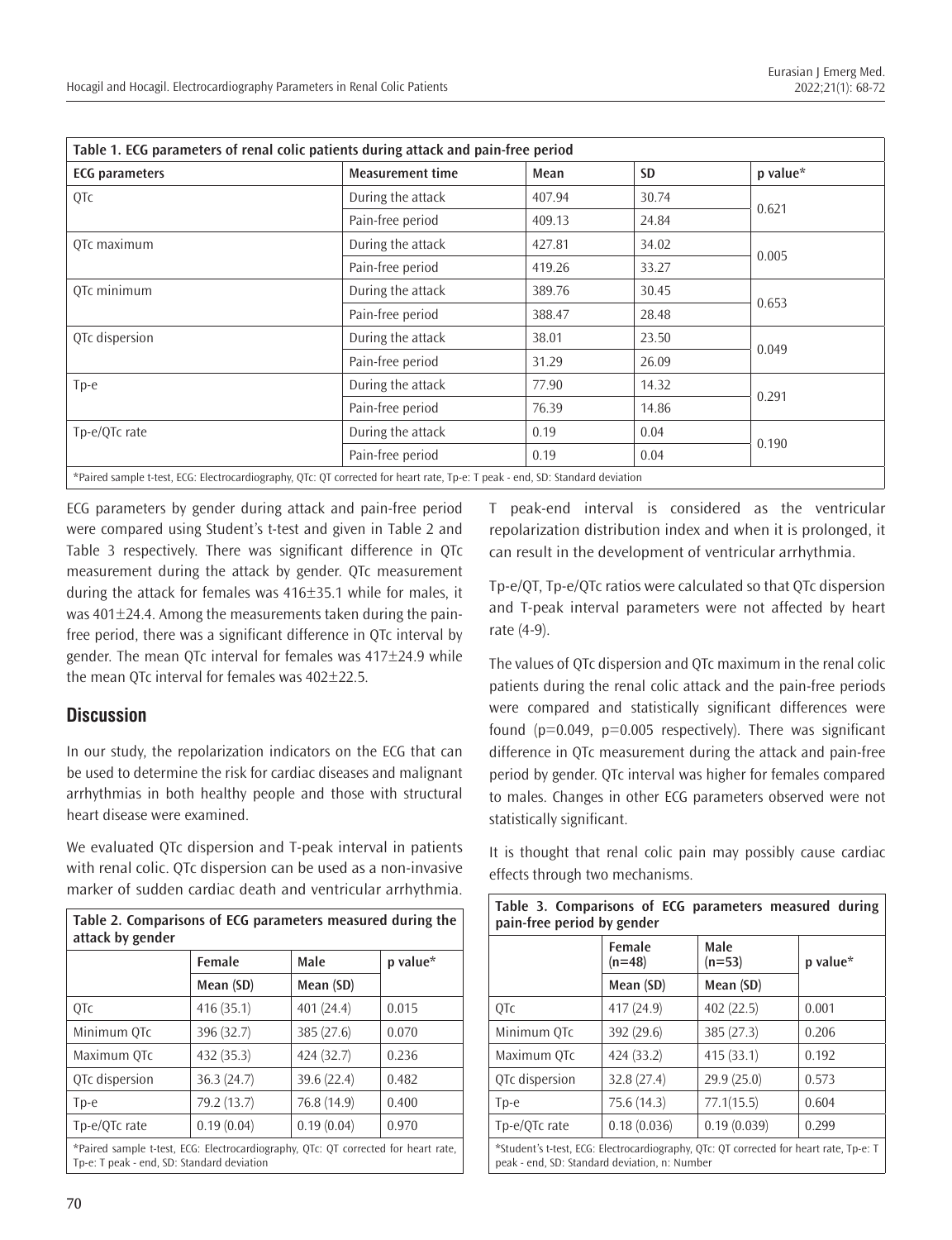In renal colic; pressure in the collecting system and ureteral spasm cause the release of prostaglandins, which are the primary mediators of pain. Prostaglandins produced by many cells are involved in systemic and vascular inflammation.

Of the prostaglandins divided into different types according to their structural and functional properties; the imbalance between TxA2, a potent platelet aggregation agent and vasoconstrictor, and prostacyclin, a potent inhibitor of vasodilator and platelet aggregation, has been blamed as the mechanism that initiates thrombus formation in coronary blood vessels (10,11).

Furthermore, prostaglandins initiate sympathetic stimulation through the central nervous system. Sympathetic afferent fibers spread along the inferoposterior and anterior wall of the left ventricle stimulate the sympathetic activation of the heart.

It is thought that sympathetic activation makes ischemic symptoms more pronounced by making vasoconstriction in coronary arteries. This may cause ventricular arrhythmias. QT dispersion also emerges as an indicator of early ventricular arrhythmias on the ECG (12,13).

In our study the differences between QTc dispersion and QTc maximum values during renal colic attack and pain-free periods are found to be statistically significant. However, there were no statistically significant differences in T-wave peak-to-end interval (Tp-e interval) and Tp-e/QT ratios, which are other markers of ventricular arrhythmia and repolarization heterogeneity.

QTc interval was significantly higher for females compared to males during renal colic attack and pain-free periods. In patients with renal colic, it is possible to say that women are more at risk for malignant arrhythmias than men. Studies showing an increased risk of coroner's artery disease in women with urinary stone disease also support our data (14-16).

To the best of our knowledge there is no study on ECG in renal colic attacks in the literature.

For this reason, we compared our study results with several studies that similarly examine ECG parameters in other diseases with pain attacks similar to the renal colic attacks.

In the study conducted by Duru et al. (17), ECG was evaluated in migraine patients, another disease characterized by recurrent pain attacks, and it was found that the QTc max, QTc interval and QTc dispersion were significantly longer during the attack compared to the pain-free period.

In another study comparing the QT-QTc maximum and QT-QTc dispersion of the control group and migraine patients, it was found that the dispersion was significantly higher and the QT-QTc minimum dispersion was significantly lower (18).

In the QT dispersion study on fibromyalgia, which is a noninflammatory disease characterized by widespread pain foci in the body and progresses with pain attacks; it was determined that the QTc dispersion was shorter (19).

Yazıcı et al. (20) found no significant difference between fibromyalgia and control groups in terms of QT dispersion and conventional echocardiographic parameters.

#### **Study Limitations**

Although the QTc dispersion is significantly higher in the ECGs since the patients are not followed for a long time, it has not been determined whether ventricular arrhythmia, which is a clinical reflection, occurred.

#### **Conclusion**

We conclude that renal colic pain is associated with increased QTc maximum and QTc dispersion.

This finding suggests that patients with renal colic pain may be under risk for ventricular arrhythmias. QTc interval was significantly higher for females compared to males during renal colic attack and pain-free periods. It is possible to say that women are more at risk for malignant arrhythmias than men.

#### **Acknowledgments**

We thank Prof. Dr. Ahmet Avcı, Prof. Dr. Behçet Al and Tuğba Akkaya Hocagil for their invaluable comments and suggestions.

#### **Ethics**

**Ethics Committee Approval:** The research was submitted to the Research Ethics Committee at the Zonguldak Bülent Ecevit University, and approved under certificate number 2015-135- 16/12.

**Informed Consent:** Informed consent was received from all patients in the study.

**Peer-review:** Externally peer-reviewed.

#### **Authorship Contributions**

Medical and Surgical Practices: A.C.H., H.H., Concept: A.C.H., H.H., Design: A.C.H., H.H., Data Collection and/or Processing: A.C.H., H.H., Analysis and/or Interpretation: A.C.H., H.H., Literature Search: A.C.H., H.H., Writing: A.C.H., H.H.

**Conflict of Interest:** No conflict of interest was declared by the authors.

**Financial Disclosure:** The authors declared that this study received no financial support.